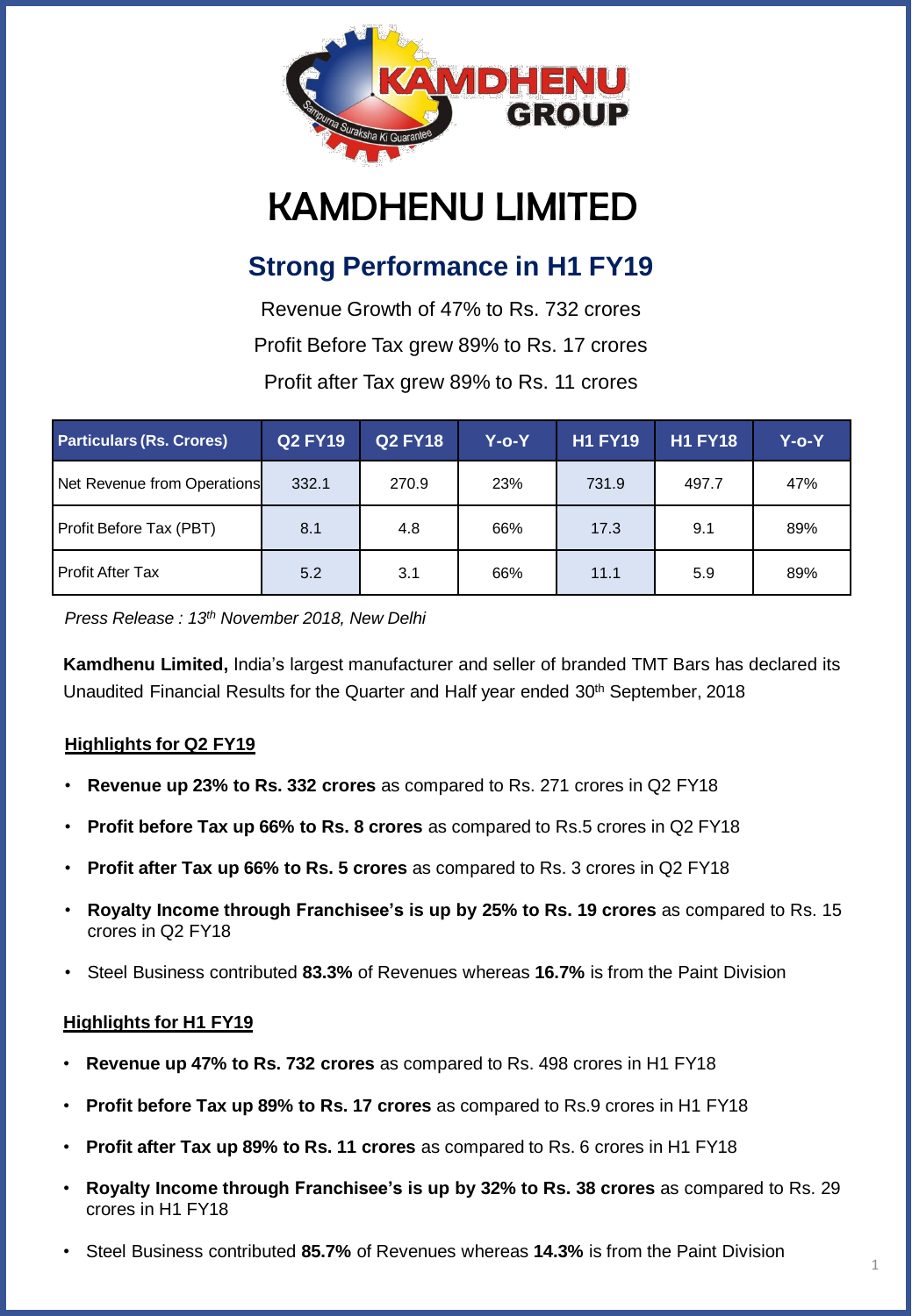

*Commenting on the results and performance, Mr. Satish Kumar Agarwal, Chairman & Managing Director said:*

*"Our performance in H1 FY19 has been stupendous. Revenues grew by 47% to Rs. 732 crores and our Net Profits improved by 89% to Rs. 11 crores. This was mainly driven by our strong execution strategies supported by strong demand for infrastructure development. Growth was on account of our brand pull created through our large distribution and marketing strength.*

During the quarter our Royalty income increased by 32% to Rs. 38 crores. Our aim is to have a *royalty income of over Rs.100 crores by 2020. Through our franchisees, we are looking to double our brand production capacity to 5 million MT per annum in the next 3-5 years.*

*During the first half the Company has recouped its business strategy by reducing B2B Trading Sales and focus on improving efficiencies in Own Manufacturing and on franchisee based business model which have lead to increased Margins and Better efficiencies with Higher RoE and RoCE. It has helped reduce Working Capital requirements also.*

*With high infrastructure growth expected, the demand for TMT Steel Bars would grow faster. We expect Kamdhenu to benefit a lot from the same.*

During the first half, our Revenues in the paint segment grew by 28% to Rs. 105 crores and EBIT *grew by 90% to Rs. 2 crores. Growth was led by increased sales of value added products.*

*Our Board has recommended a hive-off of the Paint Division through a de-merger into a separate mirror image shareholding company. This would result in independent and better management focus on both the businesses, better operational efficiencies and unlocking value by listing both as different companies."*